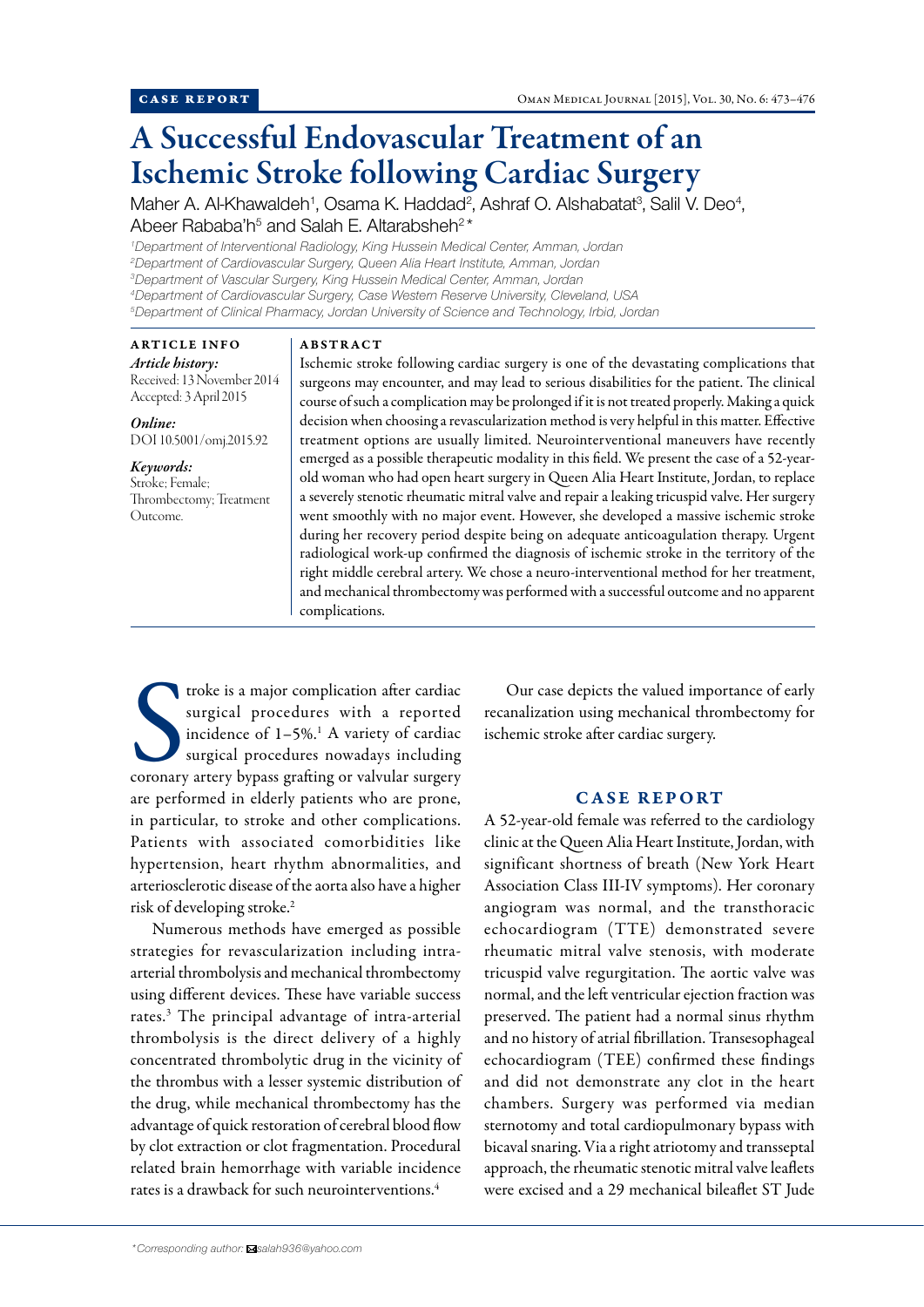

Figure 1: Computed tomography of the brain showed no hemorrhage or detectable ischemia at the (a) basal, (b) middle, or (c) cranial brain level.

valve (St. Jude Medical Inc., St. Paul, Minnesota, US) was inserted and fixed using 2/0 pledgeted Ethibond suture. Tricuspid valve repair with an annuloplasty





Figure 2: Cerebral angiography demonstrating (a) complete occlusion of the right middle cerebral artery territory. (b) There was no obvious dye leakage in the right middle cerebral artery territory.

ring was also performed. The patient underwent bypass smoothly and was in normal sinus rhythm. Assessment of the left atrial appendage for possible ligation or excision was performed. However, it was rudimentary and very small, and no apparent clot was there. Immediate echocardiographic assessment in the intensive care unit demonstrated functioning mitral valve prosthesis, with minimal gradient across the valve, preserved left ventricular function, excellent tricuspid valve repair, and absence of any clot in the heart chambers.

The patient had a smooth recovery period, and a therapeutic international normalized ratio (INR) value less than 2.2. She was planned for possible discharge in the coming few days. The patient had a sudden deterioration in her level of consciousness

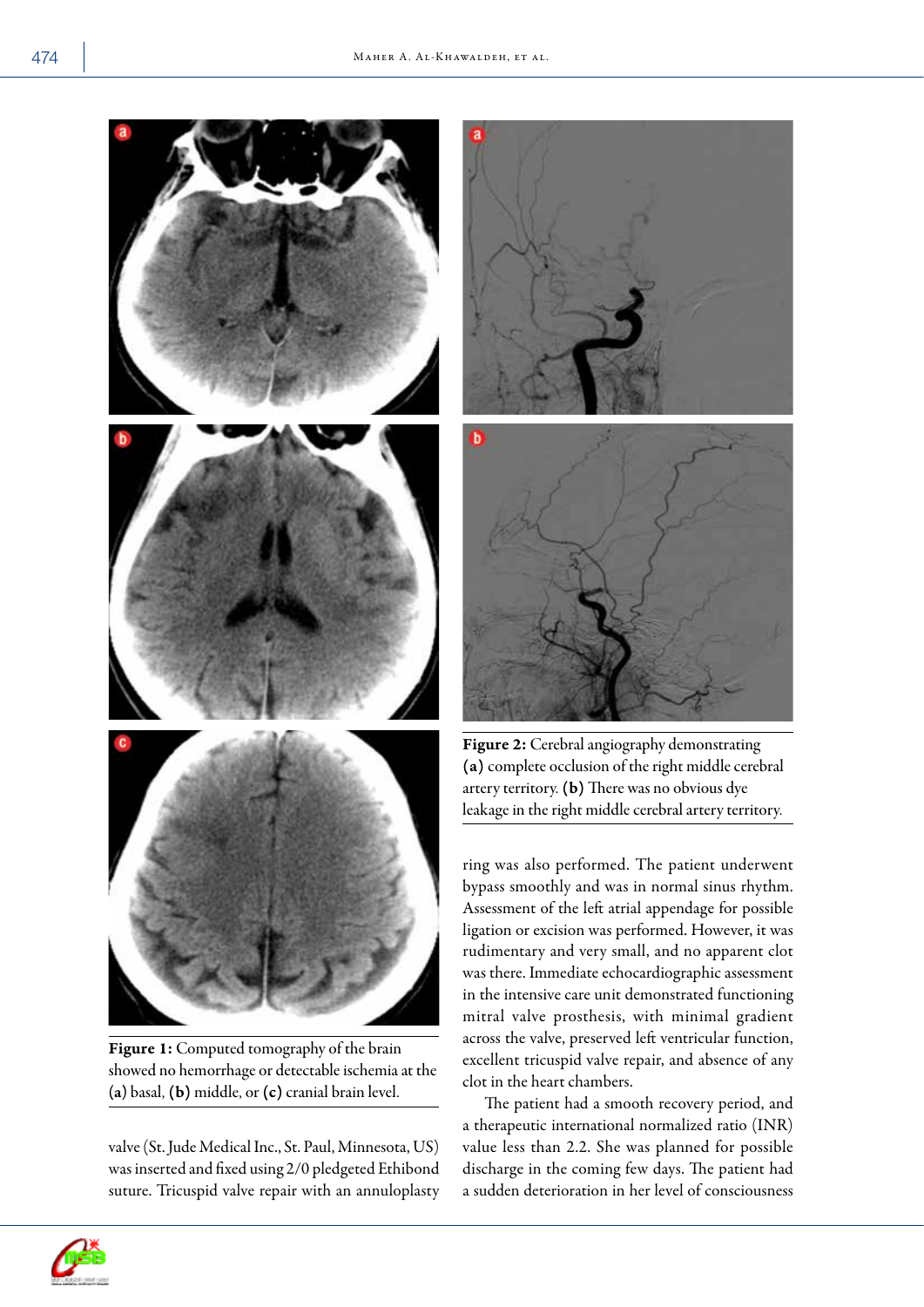

Figure 3: Cerebral angiography demonstrating (a) blush in the right middle cerebral artery territory. (b) No iatrogenic evidence of arterial wall damage related to device insertion in the right middle cerebral artery territory was seen.

and left-sided weakness. An immediate brain computed tomography (CT) scan was performed [Figure 1]. Cerebral CT angiography demonstrated complete occlusion of the right middle cerebral artery territory [Figure 2a and 2b]. She was rushed to the catheterization laboratory and, via the right femoral artery approach, selective angiography of the vertebral and carotid arteries was performed. We confirmed the presence of an occluded right middle cerebral artery. A small microcatheter (size 018-FR) was advanced with a guidewire to the site of occlusion, and by using the Solitaire Flow Restoration (FR) device (Covidien/ev3, Dublin, Ireland), the clot was pushed against the arterial wall to maintain structural integrity. It was then



Figure 4: Computed tomography of the brain showed no hemorrhage or detectable ischemia at the (a) basal, (b) middle, or (c) cranial brain level.

grasped with multiple struts and dragged gradually. Blush of the middle cerebral artery was confirmed without iatrogenic evidence of arterial wall damage